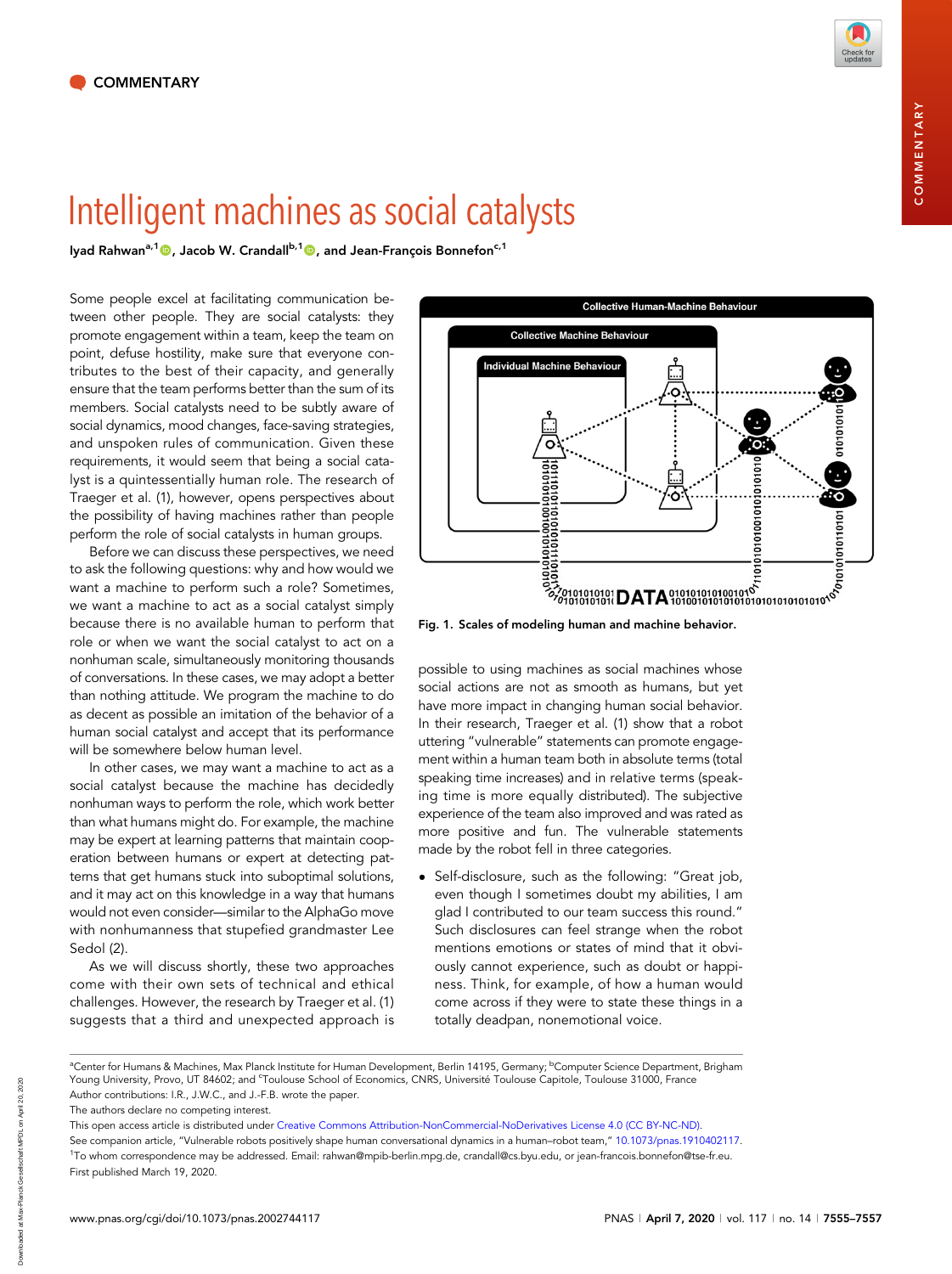- Personal stories, such as "my soccer team went undefeated in the 2014 season." These stories are quite clearly made up, which is interesting because sharing (obviously) fabricated anecdotes would not be a great strategy for a human.
- Jokes, such as "why is the railroad angry? Because people are always crossing it!" As the authors mention, this joke is meant to be corny—in other words, the robot is intentionally programmed to make bad jokes or at least jokes that do not compare favorably with the ones a funny human would make.

In sum, a striking aspect of the results of Traeger et al. (1) is that the vulnerable robot is very successful at improving the conversational dynamics of the group, even though its techniques would be found wanting if they were used by a human. In fact, what we speculate is that the robot is successful because its techniques are intentionally not as good as that a human would employ.

Imagine a human who would systematically try to tell bad jokes and share fabricated personal anecdotes. This person would probably be perceived as phony and trying too hard and would make everyone uncomfortable. However, a robot doing the same things gets different results. First, it is not making people too uncomfortable because it is not a person whose face the group has to save. Second, it intentionally sets a low bar for the sophistication of one's contribution to the conversation, which may encourage the most self-conscious, shy humans to engage in this conversation. This would help explain both the absolute and relative effects observed in the experiment of Traeger et al. (1). If the humans who would have refrained from speaking are now encouraged to speak, human speaking time increases, and speaking time is more equally distributed among humans.

## Technical and Ethical Challenges

A robot that is a better social catalyst by being less socially suave than a human offers new and fascinating perspectives. Consider the technical and ethical challenges raised by robots that attempt at being social catalysts by imitating human social behavior as closely as possible. First, this strategy requires the robot to be endowed with sophisticated abilities to navigate social contexts, emotional states, and face-saving strategies and more generally, to approximate the theory of mind-related reasoning that humans are so very good at. Although social robotics is certainly making strides in that direction, we know that this strategy comes with formidable challenges (3): for example, overcoming the uncanny valley (4). A robot that attempts to be a good social catalyst by being intentionally less socially sophisticated than a human bypasses at least some of these challenges.

Second, a robot with abilities and behavior that are designed to make it as human like as possible raises specific ethical concerns. As some ethicists argued, this humanizing strategy may amount to unethical deception (5) and may muddle our perception of who is really accountable for the robot's behavior (6). Similarly, some privacy concerns may arise when social robots are humanized to the extent that people form emotional bonds with them. In particular, these emotional bonds may prompt humans to interact in a more open or intimate way and can encourage them to share sensitive information that they would have otherwise kept private (7). In all of these cases, a robot with behavior that is a clear reminder that it is not trying to display human-level social skills can mitigate a variety of risks.

Consider now the technical and ethical challenges raised by robots that try to be social catalysts by behaving in a nonhuman way. First, they may succeed by using unconventional means at an

unconventional scale. For example, robots may have access to vast amounts of data about us (beyond what would be required by a human-like approach), enabling it to personalize interventions to push people's right buttons. This is not only a technical challenge, but also a privacy challenge, echoing current debates in the field of human resources analytics (8) and Surveillance Capitalism more broadly (9). In other words, being nonhuman may entail having dangerous (superhuman) influence capabilities.

Traeger et al. show that a robot uttering "vulnerable" statements can promote engagement within a human team both in absolute terms (total speaking time increases) and in relative terms (speaking time is more equally distributed).

Second, the efficacy of this approach may require (when possible) hiding the fact that a machine is acting as a social catalyst to avoid defensive reactions from humans who may be concerned about being manipulated by an opaque algorithm. This creates a tension between the pursuit of performance and the ethical pursuit of transparency and personal autonomy (10). Third, to seek social catalyzation through uncharted, nonhuman means creates the risk of adverse indirect effects, which are hard to anticipate precisely because there might be little precedent for what the machine is attempting.

Here too, programming a robot to use techniques that are common to human social catalysts but intentionally not as smooth may mitigate all of these risks. This strategy requires less sensitive data when the robot performs its role (since it does not need a subtle understanding of its teammates), it is by design transparent (since it works precisely because it is performed by a robot rather than a human), and using well-charted human techniques narrows down the possibility of totally unexpected indirect effects.

## Future Directions

There is much to be done in the wake of the research of Traeger et al. (1). Indeed, our interpretation of their findings is entirely speculative as are most of the perspectives we sketched in this comment. An important step would be to identify other contexts in which a robot, merely by being a robot, can put to good use techniques that would not be optimal for a human social catalyst. For example, there is research showing that a robot can helpfully call out hostile or offensive behavior directed by a human teammate to another (11). This is a delicate role when performed by a human because calling out the behavior of another can be perceived as judgmental and increase tension and hostility as a result, adversely affecting the social dynamics of the team. Accordingly, it requires subtle attention to emotional shifts and a sophisticated mastery of politeness protocols. It is fascinating to think that a robot may be able to bluntly perform that role without the need for subtle conversational moves precisely because a blunt call out can emphasize that the robot is a nonjudgmental machine.

Another area of great potential is interaction with children. Recent work showed that robots that interact with children as peers could promote growth mindsets in children, thus facilitating learning (12). Simple robots were also used in therapy for children with Autism Spectrum Disorder (13). There is evidence that, when interacting with such robots, the children directed more speech at the robot than humans (14). Robots may offer a new role that